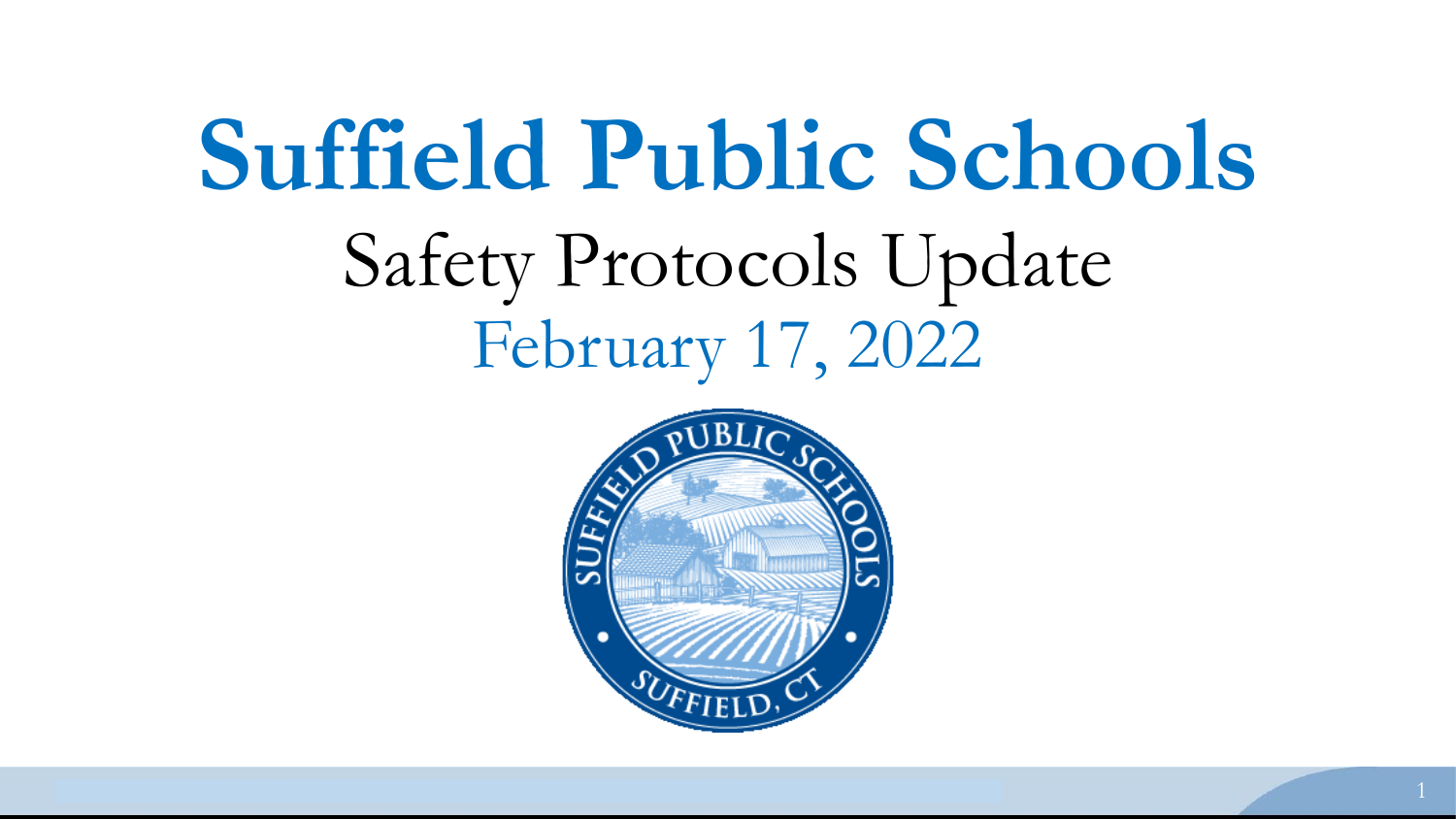## **Presentation Outline**

- Stakeholder Engagement
- Expiration of Executive Order 13A
- County/Town Case Rates
	- Current
	- Historical (March & April 2021)
- SPS Positive Case Trend
- SPS COVID-19 Testing Statistics
- COVID-19 Hospitalizations
- Vaccination Data
- Layered Prevention Strategies
	- Phase I
	- Phase II
- Student and Staff Quarantine Protocols
- Considerations for Operational Decision-making

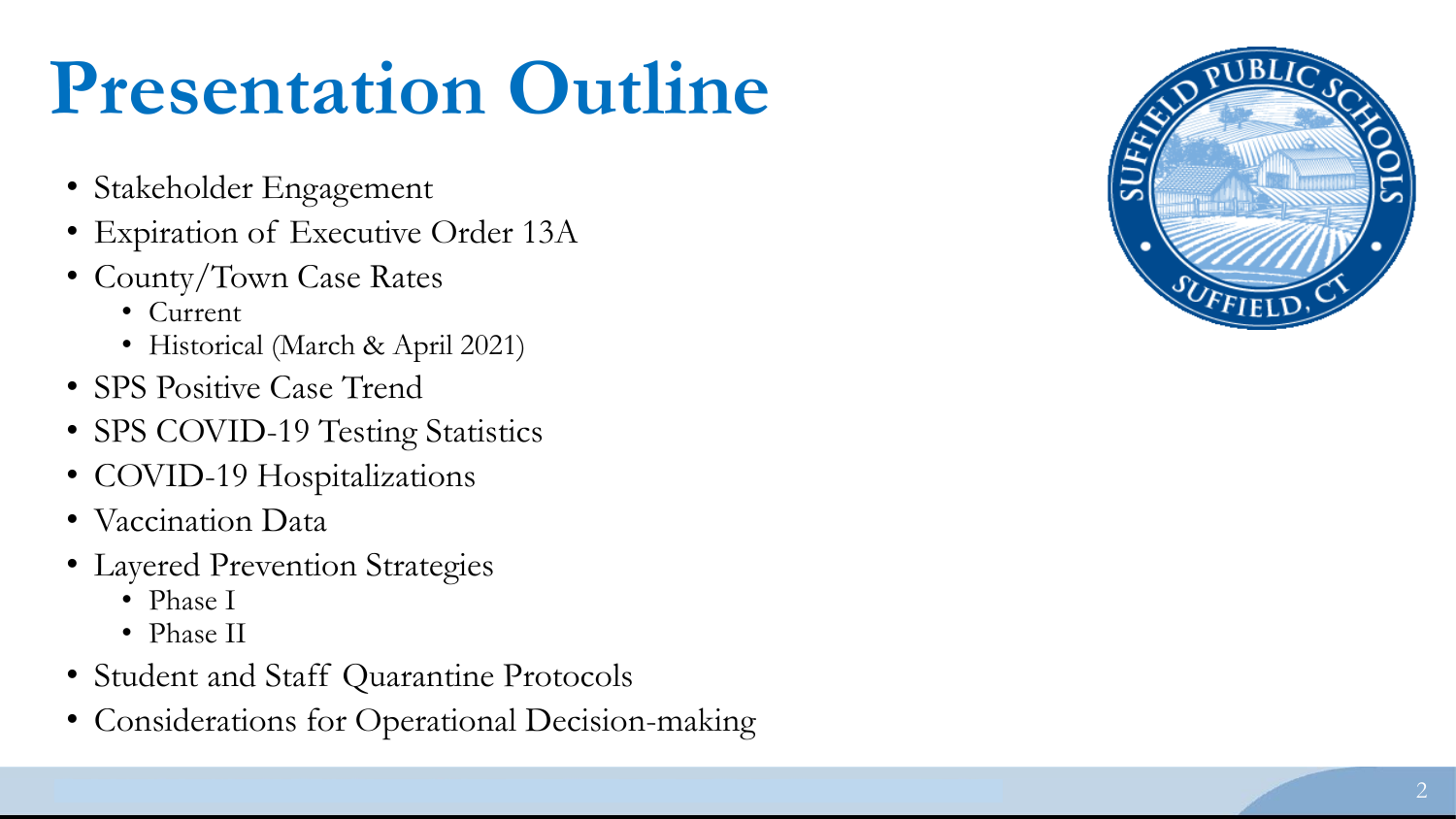# **Stakeholder Engagement**

- Parent Advisory Group Engagement
	- February 10, 2022
- Collective Bargaining Groups Leadership Engagement
	- February 10, 2022
- School and District Leadership
	- February 17, 2022

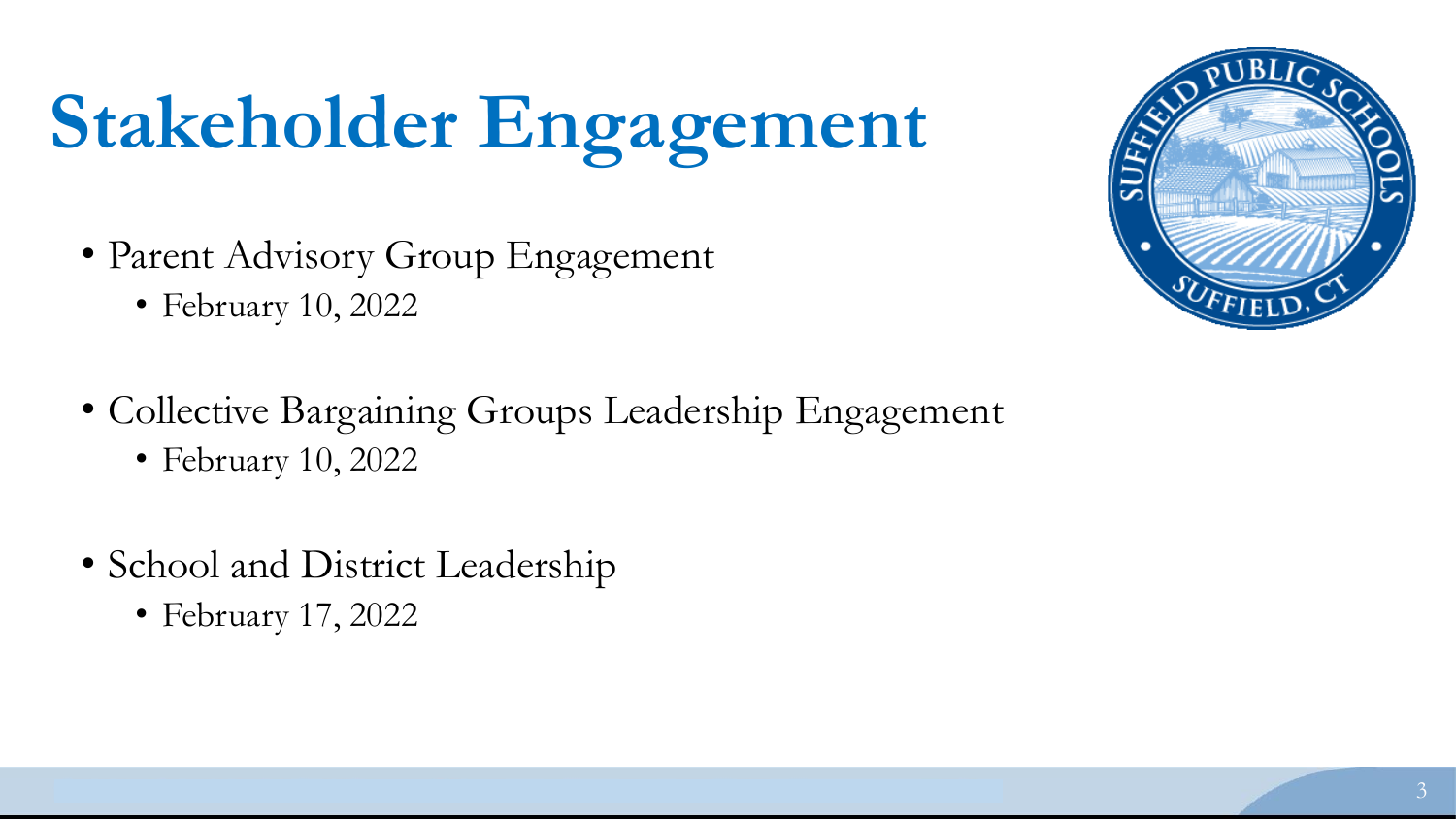### **Expiration of Executive Order 13A**

When: As of February 28, 2022

"Connecticut is seeing a dramatic decline in cases caused by the Omicron variant, and children over the age of 5 have had the ability to get vaccinated for more than three months now…

With this in mind, I think we are in a good position to phase out the requirement that masks be worn in all schools statewide and shift the determination on whether to require this to the local level."

Lamont, N. (2022, February 7). *Governor Lamont Announces Plan To Eliminate Statewide School Mask Requirement, Allow These Decisions To Be Determined at the Local Level* [Speech audio recording]. The Office of Governor Ned [Lamont. https://portal.ct.gov/Office-of-the-Governor/News/Press-Releases/2022/02-2022/Governor-](https://portal.ct.gov/Office-of-the-Governor/News/Press-Releases/2022/02-2022/Governor-Lamont-Announces-Plan-To-Eliminate-Statewide-School-Mask-Requirement)Lamont-Announces-Plan-To-Eliminate-Statewide-School-Mask-Requirement

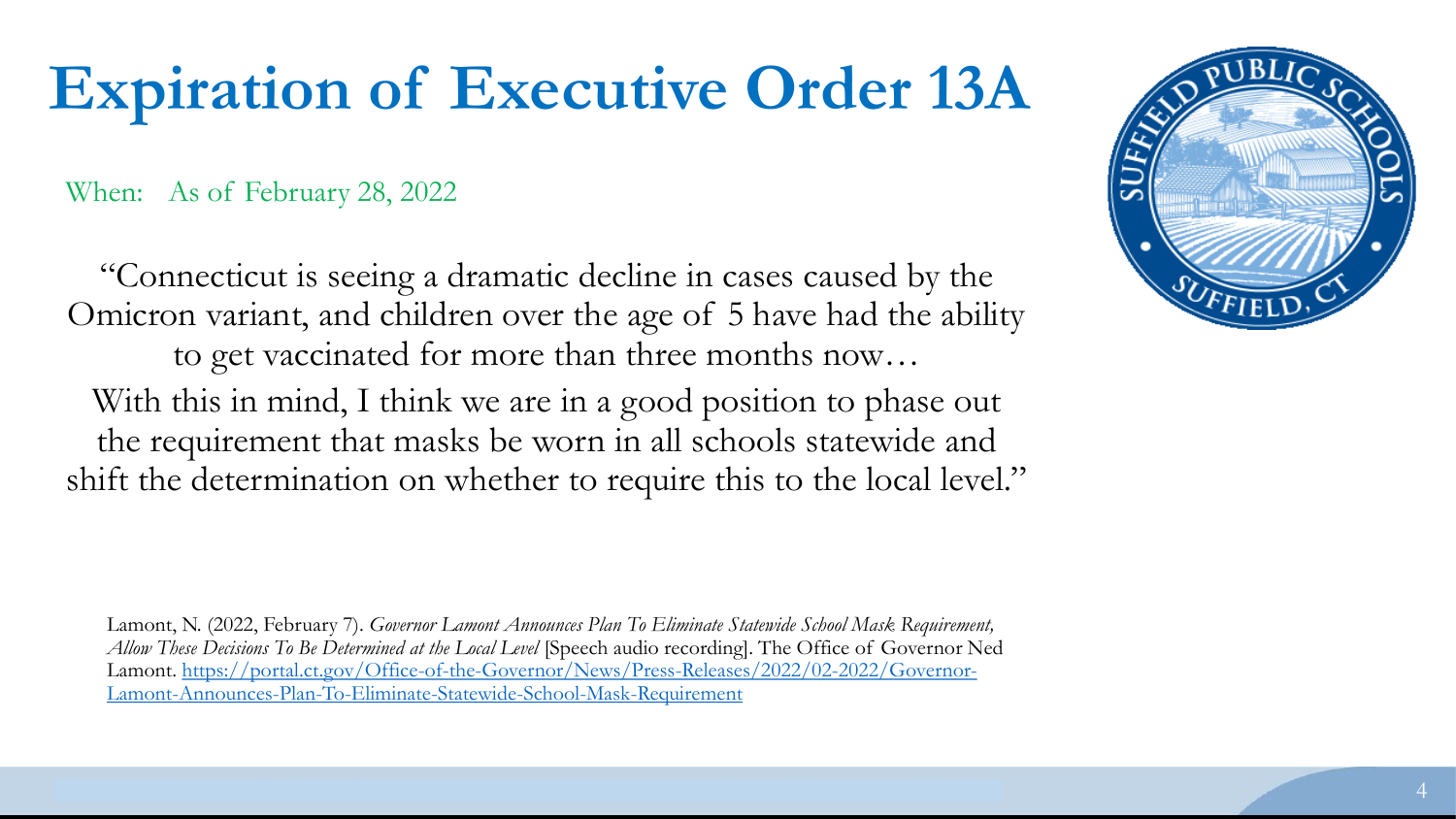### **County/Town Case Rate Current 7 Day CDC Model**

| <b>Indicator</b>                                                                   | Low<br><b>Transmission</b><br><b>Blue</b> | <b>Moderate</b><br><b>Transmission</b><br>Yellow | <b>Substantial</b><br><b>Transmission</b><br><b>Orange</b> | <b>High</b><br><b>Transmission</b><br><b>Red</b> |
|------------------------------------------------------------------------------------|-------------------------------------------|--------------------------------------------------|------------------------------------------------------------|--------------------------------------------------|
| Total new cases<br>per 100,000<br>persons in the past<br>$7$ days <sup>2</sup>     | $0-9$                                     | 10-49                                            | 50-99                                                      | ≥100                                             |
| Percentage of<br>NAATs that are<br>positive during the<br>past 7 days <sup>3</sup> | $5.0\%$                                   | 5.0%-7.9%                                        | 8.0%-9.9%                                                  | ≥10.0%                                           |

|                  | Hartford       | Suffield       | Jan        |
|------------------|----------------|----------------|------------|
|                  | County         | 46.52          | Jan        |
| Feb 14           | 24.72          |                | Jan        |
| Feb 13           | 25.74          | 46.52          | Jan        |
| Feb 12           | 27.29          | 48.33          | Jan        |
| Feb 11           | 28.84          | 48.33          | Jaı        |
| Feb 10           | 30.38          | 48.33          | Jaı        |
| Feb 9            | 32.83          | 48.33          | Jaı<br>Jaı |
| Feb 8            | 36.38          | 54.2           | Jaı        |
| Feb 7            | 40.22          | 61.43          | Jaı        |
| Feb 6            | 46.07          | 72.72          | Jaı        |
| Feb 5            | 52.82          | 76.79          | Jaı        |
| Feb 4            | 59.58          | 95.76          | Jaı        |
| Feb 3            | 66.33          | <u>114.73</u>  | Deo        |
| Feb <sub>2</sub> | 71.83          | 124.21         | Deo        |
| Feb 1            | 77.96          | 128.28         | Deo        |
| Jan 31           | 84.69          | 133.7          | Deo        |
| Jan 30           | 88.55          | 140.47         | Deo        |
| Jan 29           | 96.27          | 163.96         | Deo        |
| Jan 28           | 104.00         | 169.83         | Deo        |
| Jan 27           | 111.73         | 194.22         | Deo<br>Deo |
| Jan 26           | 122.39         | 163.96         | Deo        |
| <b>Jan 25</b>    | 138.78         | 183.83         | Deo        |
| Jan 24           | 146.63         | 196.48         | Deo        |
| <b>Jan 23</b>    | 152.82         | <u> 190.16</u> | Deo        |
| Jan 22           | 159.30         |                | Deo        |
|                  |                | 181.58         | Deo        |
| Jan 21           | 165.77         | <u> 172.99</u> | Dec        |
| Jan 20           | 172.25         | 164.41         | Deo        |
| Jan 19           | 187.37         | 164.86         | Deo        |
| Jan 18           | <u> 198.00</u> | 178.87         | Deo        |
| Jan 17           | 213.65         | 190.61         | Deo        |
| Jan 16           | 233.04         | 194.67         | Deo        |
| Jan 15           | 232.65         | 175.7          | Deo        |

| Jan 14        | 232.26 | 173.9  |
|---------------|--------|--------|
| <b>Jan 13</b> | 231.87 | 153.57 |
| Jan 12        | 226.27 | 187.45 |
| Jan 11        | 220.19 | 172.54 |
| Jan 10        | 221.96 | 162.6  |
| Jan 9         | 221.88 | 159.44 |
| Jan 8         | 213.70 | 153.57 |
| Jan 7         | 205.53 | 147.7  |
| Jan 6         | 197.35 | 141.83 |
| Jan 5         | 180.60 | 137.31 |
| Jan 4         | 166.24 | 120.6  |
| Jan 3         | 145.47 | 103.89 |
| Jan 2         | 130.14 | 102.53 |
| Jan 1         | 123.86 | 98.47  |
| <b>Dec 31</b> | 117.57 | 94.4   |
| Dec 30        | 111.28 | 90.34  |
| <b>Dec 29</b> | 104.37 | 84.92  |
| Dec 28        | 92.64  | 79.04  |
| <b>Dec 27</b> | 81.80  | 70.01  |
| Dec 26        | 74.38  | 68.2   |
| Dec 25        | 73.28  | 69.56  |
| Dec 24        | 72.18  | 71.37  |
| Dec 23        | 71.08  | 72.72  |
| <b>Dec 22</b> | 72.10  | 73.62  |
| Dec 21        | 72.48  | 75.88  |
| Dec 20        | 69.26  | 72.27  |
| Dec 19        | 63.30  | 68.66  |
| Dec 18        | 62.96  | 69.56  |
| <b>Dec 17</b> | 62.61  | 70.01  |
| Dec 16        | 62.27  | 70.46  |
| <b>Dec 15</b> | 61.34  | 70.46  |
| <b>Dec 14</b> | 61.03  | 67.3   |
| <b>Dec 13</b> | 59.10  | 67.75  |
| <b>Dec 12</b> | 53.66  | 60.53  |
| Dec 11        | 50.09  | 55.1   |
| <b>Dec 10</b> | 46.53  | 49.68  |
|               |        |        |

| Dec 9         | 42.96 | 44.72 |
|---------------|-------|-------|
| Dec 8         | 36.99 | 40.65 |
| Dec 7         | 32.71 | 36.59 |
| Dec 6         | 32.91 | 37.04 |
| Dec 5         | 29.11 | 30.07 |
| Dec 4         | 27.18 | 31.17 |
| Dec 3         | 25.25 | 32.52 |
| Dec 2         | 23.33 | 33.42 |
| Dec 1         | 22.96 | 32.97 |
| <b>Nov 30</b> | 20.42 | 31.62 |
| <b>Nov 29</b> | 19.54 | 32.52 |
| <b>Nov 28</b> | 18.71 | 30.26 |
| <b>Nov 27</b> | 18.26 | 30.71 |
| <b>Nov 26</b> | 17.81 | 30.71 |
| Nov 25        | 17.37 | 30.71 |
| Nov 24        | 16.85 | 28.46 |
| Nov 23        | 16.61 | 28.91 |
| Nov 22        | 16.08 | 30.26 |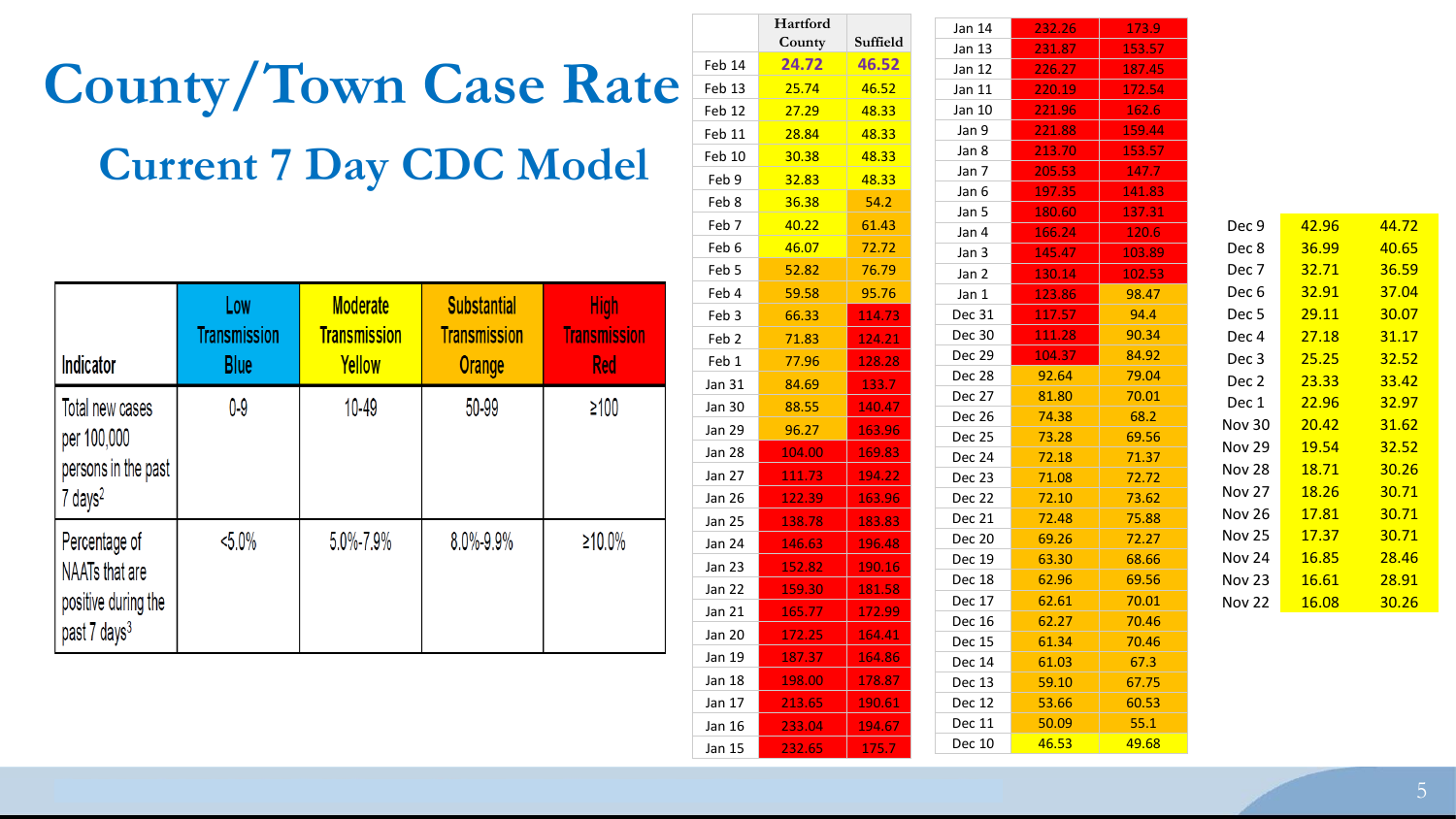### **2021 County/Town Case Rate (March-April) 7 Day CDC Model**

| <b>Indicator</b>                                                                   | Low<br><b>Transmission</b><br><b>Blue</b> | <b>Moderate</b><br><b>Transmission</b><br>Yellow | <b>Substantial</b><br><b>Transmission</b><br><b>Orange</b> | <b>High</b><br><b>Transmission</b><br><b>Red</b> |
|------------------------------------------------------------------------------------|-------------------------------------------|--------------------------------------------------|------------------------------------------------------------|--------------------------------------------------|
| Total new cases<br>per 100,000<br>persons in the past<br>$7$ days <sup>2</sup>     | $0-9$                                     | 10-49                                            | 50-99                                                      | ≥100                                             |
| Percentage of<br>NAATs that are<br>positive during the<br>past 7 days <sup>3</sup> | $< 5.0\%$                                 | 5.0%-7.9%                                        | 8.0%-9.9%                                                  | $\geq 10.0\%$                                    |

|        | <b>Hartford County</b> | Suffield | 31-Mar | 25.32        | 27.55 |
|--------|------------------------|----------|--------|--------------|-------|
| 30-Apr | 17.75                  | 9.49     | 30-Mar | 25.33        | 30.71 |
| 29-Apr | 18.18                  | 10.39    | 29-Mar | 24.81        | 31.62 |
| 28-Apr | 18.46                  | 10.39    | 28-Mar | 22.79        | 29.36 |
| 27-Apr | 18.86                  | 10.39    | 27-Mar | 22.47        | 34.33 |
| 26-Apr | 20.41                  | 11.74    | 26-Mar | 22.15        | 38.84 |
| 25-Apr | 21.71                  | 11.74    | 25-Mar | 21.84        | 42.91 |
| 24-Apr | 21.88                  | 14.00    | 24-Mar | 21           | 41.55 |
| 23-Apr | 22.05                  | 16.26    | 23-Mar | 26.66        | 39.75 |
| 22-Apr | 22.22                  | 18.97    | 22-Mar | 17.03        | 38.84 |
| 21-Apr | 23.33                  | 21.68    | 21-Mar | 18.36        | 39.75 |
| 20-Apr | 23.09                  | 20.78    | 20-Mar | 17.77        | 38.84 |
| 19-Apr | 23.31                  | 21.68    | 19-Mar | 17.17        | 39.75 |
| 18-Apr | 24.72                  | 25.29    | 18-Mar | 16.58        | 40.20 |
| 17-Apr | 24.69                  | 24.84    | 17-Mar | 15.96        | 41.10 |
| 16-Apr | 24.66                  | 25.29    | 16-Mar | 15.47        | 38.84 |
| 15-Apr | 24.63                  | 25.29    | 15-Mar | 15.42        | 37.94 |
| 14-Apr | 25.18                  | 26.65    | 14-Mar | 15.23        | 36.59 |
| 13-Apr | 25.85                  | 27.10    | 13-Mar | 15.44        | 35.68 |
| 12-Apr | 23.96                  | 26.20    | 12-Mar | <b>15.55</b> | 35.23 |
| 11-Apr | 25.06                  | 29.81    | 11-Mar | 15.55        | 35.23 |
| 10-Apr | 25.14                  | 28.91    | 10-Mar | 14.92        | 34.33 |
| 9-Apr  | 25.22                  | 28.46    | 9-Mar  | 15.26        | 36.13 |
| 8-Apr  | 25.30                  | 28.00    | 8-Mar  | 16.87        | 42.01 |
| 7-Apr  | 25.02                  | 27.10    | 7-Mar  | 18.97        | 41.55 |
| 6-Apr  | 26.07                  | 29.81    | 6-Mar  | 19.46        | 42.46 |
| 5-Apr  | 26.40                  | 30.71    | 5-Mar  | 19.95        | 42.91 |
| 4-Apr  | 25.26                  | 29.36    | 4-Mar  | 19.95        | 43.81 |
| 3-Apr  | 25.51                  | 29.36    | 3-Mar  | 20.81        | 42.91 |
| 2-Apr  | 25.75                  | 28.46    | 2-Mar  | 20.36        | 42.01 |
| 1-Apr  | 26.00                  | 28.00    | 1-Mar  | 20.66        | 41.10 |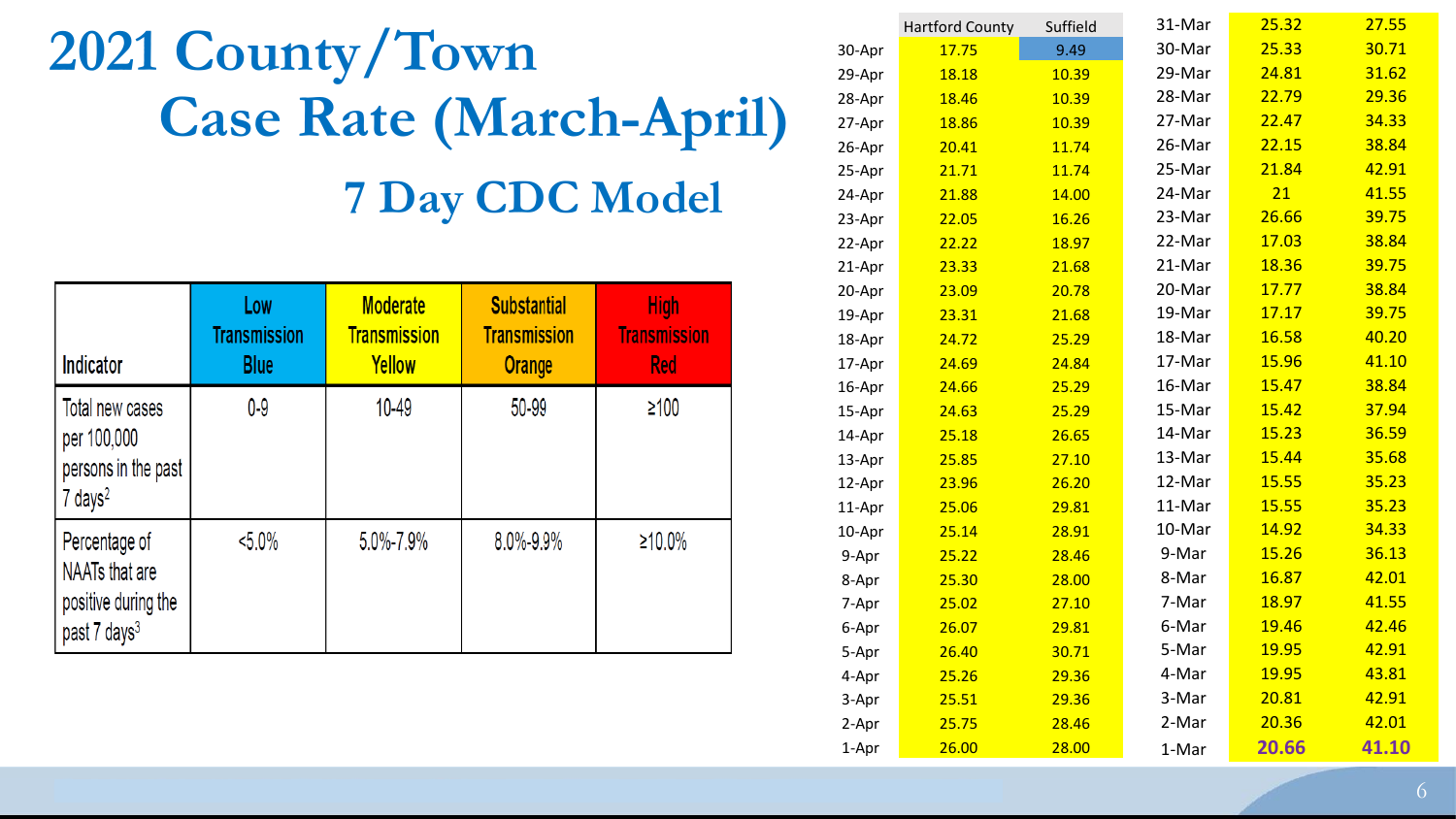

### **SPS Positive Case Trend**

|                      | $\sigma$<br>ന | 5  | ത | <b>OD</b> |        | ਨੋ<br>$\infty$ | $ \vec{\sigma} $<br>$\sigma$ | $\overline{\phantom{0}}$<br>$\sigma$ | $\sigma$ |              |          | $\sigma$<br>- 1 | $\sigma$ | $\sigma$          | $\sigma$ | $\overline{\phantom{0}}$<br>$\sigma$<br>$\infty$ | $\sigma$ | $\sigma$ | -<br>$\sigma$   | $\sigma$ l | ത.<br>n | $\mathbf{\sigma}$ |                        | ത      | $\sigma$ | <u>ത</u>                  |             | $\sigma$<br>$\overline{\mathrm{SO}}$ |
|----------------------|---------------|----|---|-----------|--------|----------------|------------------------------|--------------------------------------|----------|--------------|----------|-----------------|----------|-------------------|----------|--------------------------------------------------|----------|----------|-----------------|------------|---------|-------------------|------------------------|--------|----------|---------------------------|-------------|--------------------------------------|
| # of Confirmed Cases | 68            | 10 | 8 | ာ<br>ັ    | q<br>پ | 12             | 21                           | 34                                   |          | $\sim$<br>┸∠ | $\sigma$ | $\overline{a}$  | –        | $\mathbf{R}$<br>پ |          |                                                  | 4        |          | 10 <sub>1</sub> | 9          | 13      | ⇁                 | $\sqrt{2}$<br>$\sigma$ | ∍<br>ے |          | $\blacktriangleleft$<br>- | $\mathbf 0$ |                                      |

|                      | $\overline{\phantom{0}}$<br>$\overline{\phantom{a}}$<br>$\sigma$<br>$\infty$ | $\mathbf C$<br>$\mathbf \omega$<br>m. | $\Omega$<br>$\mathbf \omega$ |   | ¢<br>л | $\mathbf \omega$<br>ч | ധ | c | <u> က</u><br>$\mathbf \omega$<br>w | $\mathbf{\Omega}$<br>$\omega$<br>o | c<br><b>UL</b><br>↽ | ω | ധ<br>− | Φ<br>œ | ω<br>u<br>4 | d |  |
|----------------------|------------------------------------------------------------------------------|---------------------------------------|------------------------------|---|--------|-----------------------|---|---|------------------------------------|------------------------------------|---------------------|---|--------|--------|-------------|---|--|
| # of Confirmed Cases | ◠                                                                            |                                       |                              | ⌒ |        |                       | U |   | ◡                                  |                                    | u                   |   |        |        | U           |   |  |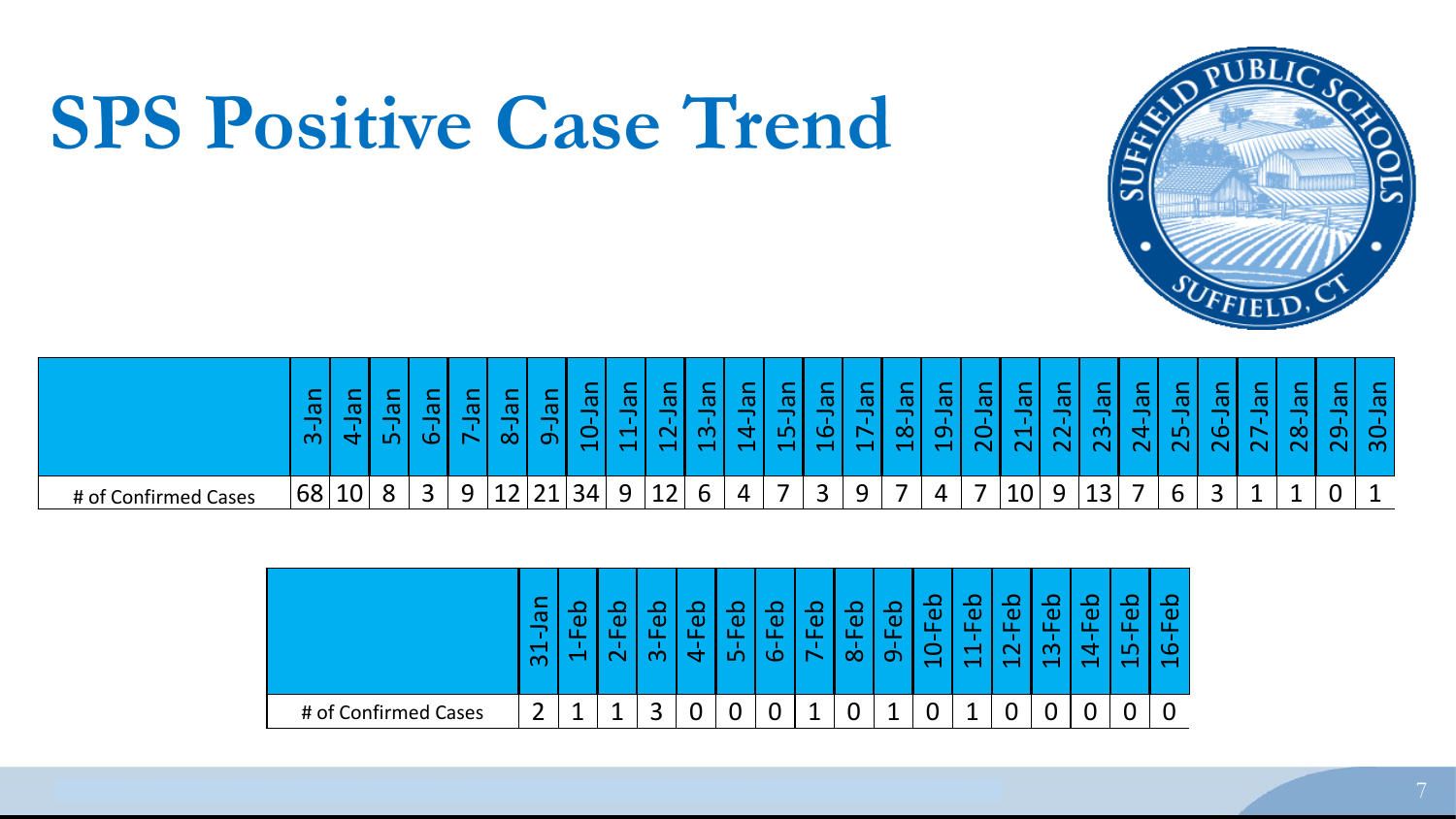## **SPS COVID-19 Testing Statistics**

| Date       | <b>Registered</b> | <b>Tested</b> | <b>Positive</b> | $\%$ Tested | % Positive |
|------------|-------------------|---------------|-----------------|-------------|------------|
| $20 - Dec$ | 301               | 169           | $\overline{2}$  | $56.1\%$    | $1.2\%$    |
| $29-Dec$   | 447               | 136           | 17              | $30.4\%$    | $12.5\%$   |
| $3$ -Jan   | 670               | 313           | 19              | $46.7\%$    | $6.1\%$    |
| 6-Jan      | 757               | 306           | 17              | $40.4\%$    | $5.6\%$    |
| $10$ -Jan  | 814               | 351           | 21              | $43.10\%$   | $6.0\%$    |
| $13$ -Jan  | 832               | 252           | 5               | $30.3\%$    | $2.0\%$    |
| $21$ -Jan  | 831               | 207           | 9               | $24.9\%$    | $4.3\%$    |
| $24$ -Jan  | 816               | 335           | 7               | $41.1\%$    | $2.1\%$    |
| $27$ -Jan  | 822               | 177           | $\theta$        | $21.5\%$    | $0.0\%$    |
| $31$ -Jan  | 820               | 299           | $\overline{1}$  | $36.5\%$    | $0.3\%$    |
| 7-Feb      | 819               | 312           | $\overline{2}$  | $38.1\%$    | $0.6\%$    |
| 14-Feb     | 818               | 274           | $\overline{0}$  | $33.5\%$    | $0.0\%$    |



*Weekly pooled testing of school populations can help to quickly and consistently identify and isolate students and staff who are circulating among the school population while infected with SARS-CoV-2 and capable of transmitting the virus to others, but lack any symptoms of COVID-19 that would otherwise indicate their infection status. - CSDE (August 2022)*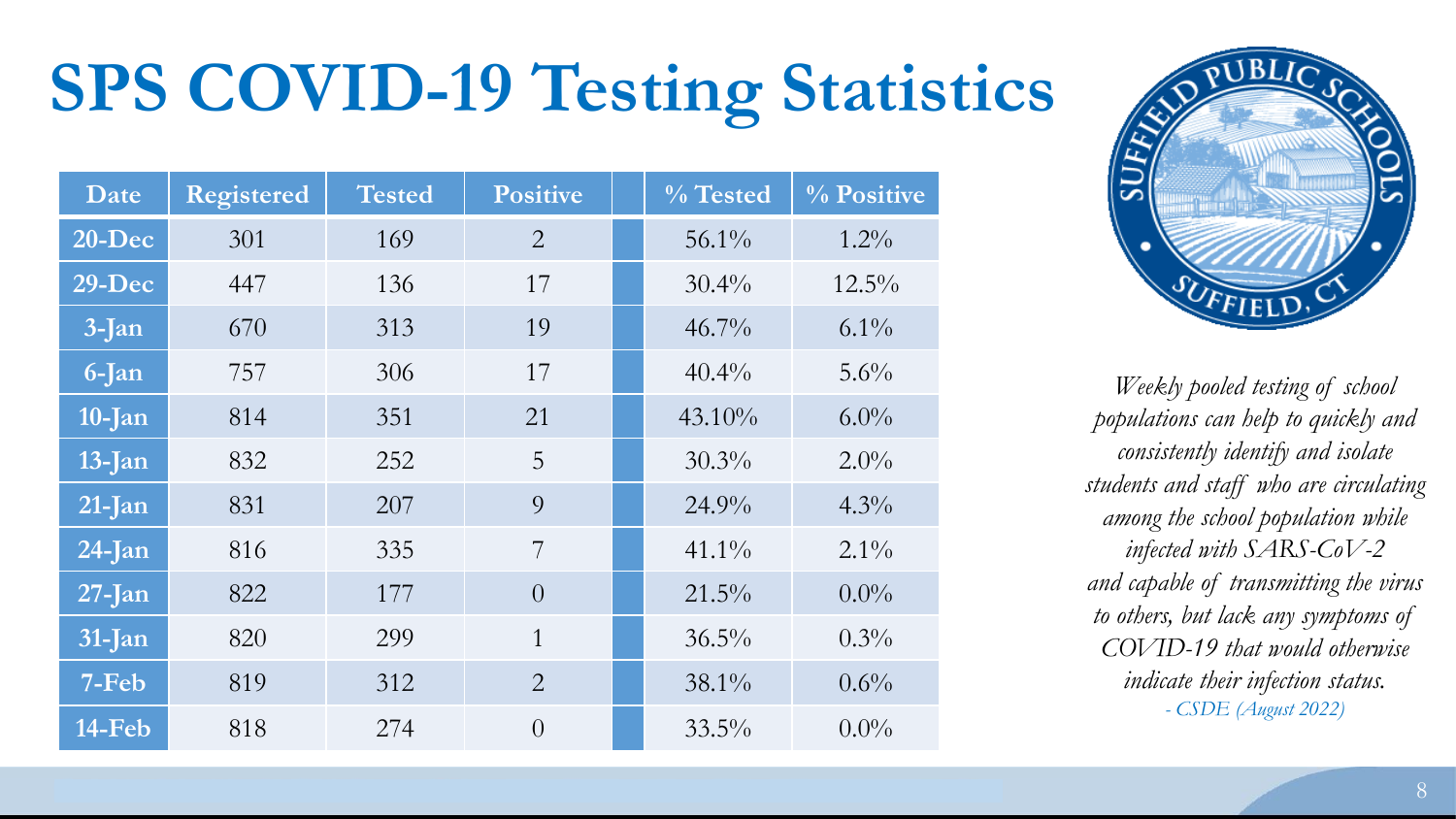## **COVID-19 Hospitalizations (Hartford County)**

| Date updated | <b>County</b> | <b>Hospitalized cases</b> |              |               |                           |                      |
|--------------|---------------|---------------------------|--------------|---------------|---------------------------|----------------------|
| 2/15/2022    | Hartford      | 129                       |              |               |                           | $\bullet$            |
| 2/14/2022    | Hartford      | 138                       | Date updated | <b>County</b> | <b>Hospitalized cases</b> |                      |
| 2/11/2022    | Hartford      | 160                       | 1/21/2022    | Hartford      | 522                       | SUFFIELD             |
| 2/10/2022    | Hartford      | 169                       | 1/20/2022    | Hartford      | 545                       |                      |
| 2/9/2022     | Hartford      | 189                       | 1/19/2022    | Hartford      | 555                       |                      |
| 2/8/2022     | Hartford      | 209                       | 1/18/2022    | Hartford      | 541                       |                      |
| 2/7/2022     | Hartford      | 207                       | 1/17/2022    | Hartford      | 548                       |                      |
| 2/4/2022     | Hartford      | 249                       | 1/14/2022    | Hartford      | 526                       |                      |
| 2/3/2022     | Hartford      | 278                       | 1/13/2022    | Hartford      | 523                       |                      |
| 2/2/2022     | Hartford      | 296                       | 1/12/2022    | Hartford      | 531                       |                      |
| 2/1/2022     | Hartford      | 316                       | 1/11/2022    | Hartford      | 513                       |                      |
| 1/31/2022    | Hartford      | 325                       |              |               |                           |                      |
| 1/28/2022    | Hartford      | 393                       | 1/10/2022    | Hartford      | 506                       |                      |
| 1/27/2022    | Hartford      | 431                       | 1/7/2022     | Hartford      | 441                       |                      |
| 1/26/2022    | Hartford      | 435                       | 1/6/2022     | Hartford      | 456                       |                      |
| 1/25/2022    | Hartford      | 456                       | 1/5/2022     | Hartford      | 421                       |                      |
| 1/24/2022    | Hartford      | 454                       | 1/4/2022     | Hartford      | 390                       | Source: data.ct.gov. |
|              |               |                           | 1/3/2022     | Hartford      | 359                       | Retrieved: February  |



February 16, 2022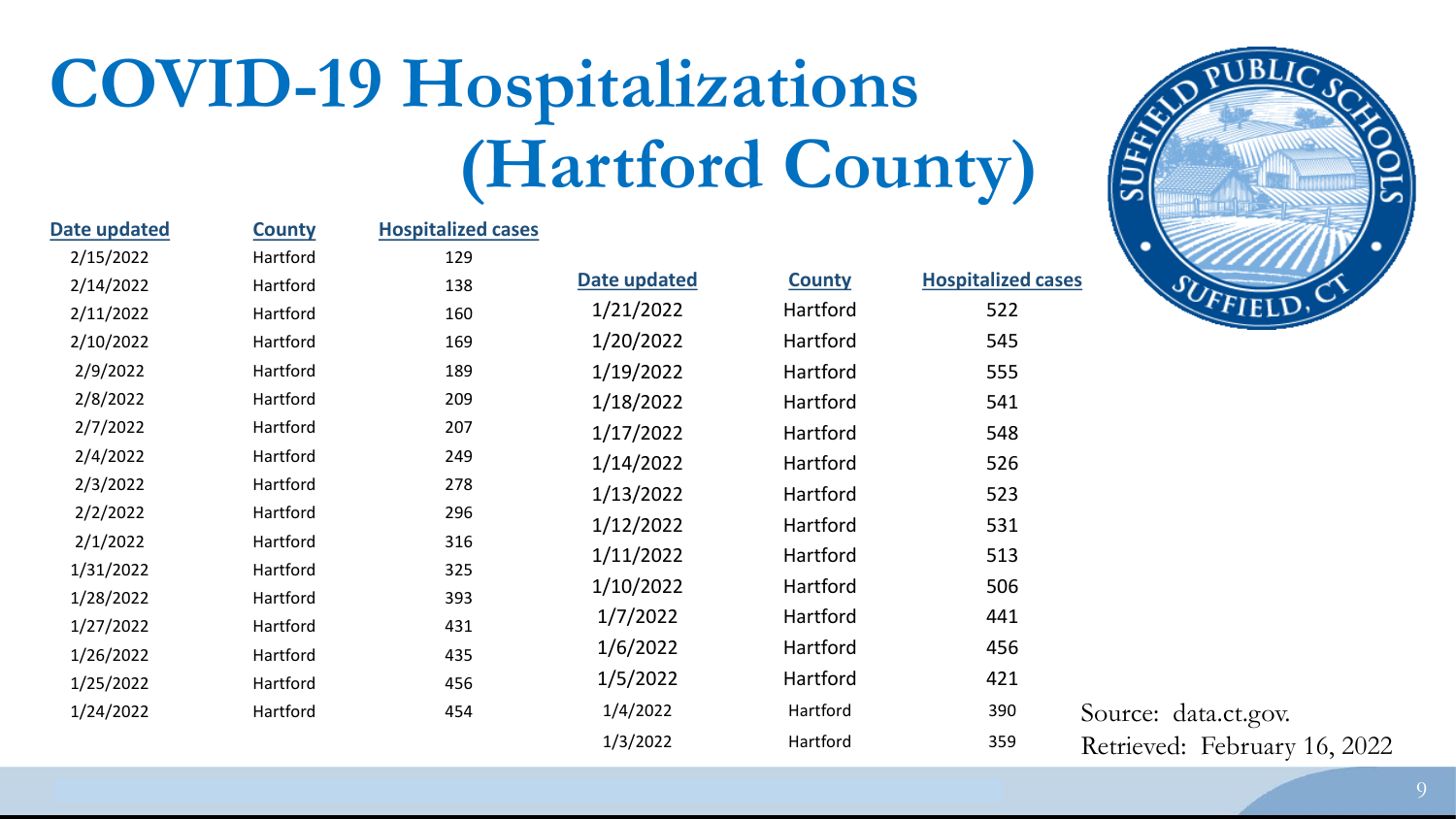### **Vaccination Data**

|          | Population | Initiated Vaccine %   Fully Vaccinated % |       |
|----------|------------|------------------------------------------|-------|
| Suffield | 15814      | 73.54                                    | 66.64 |
| County   | 891720     | 78.59                                    | 71.8  |
| State    | 3631470    | 81.95                                    | 73.04 |

|          | <b>Age Group</b> | <b>Initiated Vaccine %</b> | <b>Fully Vaccinated %</b> |
|----------|------------------|----------------------------|---------------------------|
| Suffield | $5 - 11$         | 27.96                      | 21.95                     |
| Suffield | $12 - 17$        | 64.03                      | 57.71                     |
| Suffield | $18 - 24$        | 60.10                      | 52.08                     |
| Suffield | 25-44            | 70.36                      | 62.94                     |
| Suffield | $45-64$          | 82.19                      | 76.57                     |
| Suffield | $65+$            | 100                        | 100                       |

*"Vaccination is currently the leading public health prevention strategy to end the COVID-19 pandemic. Promoting vaccination can help schools safely return to in-person learning as well as extracurricular activities and sports."*

*- CDC K-12 Guidance (July 2021)*

Source: data.ct.gov. Retrieved: February 9, 2022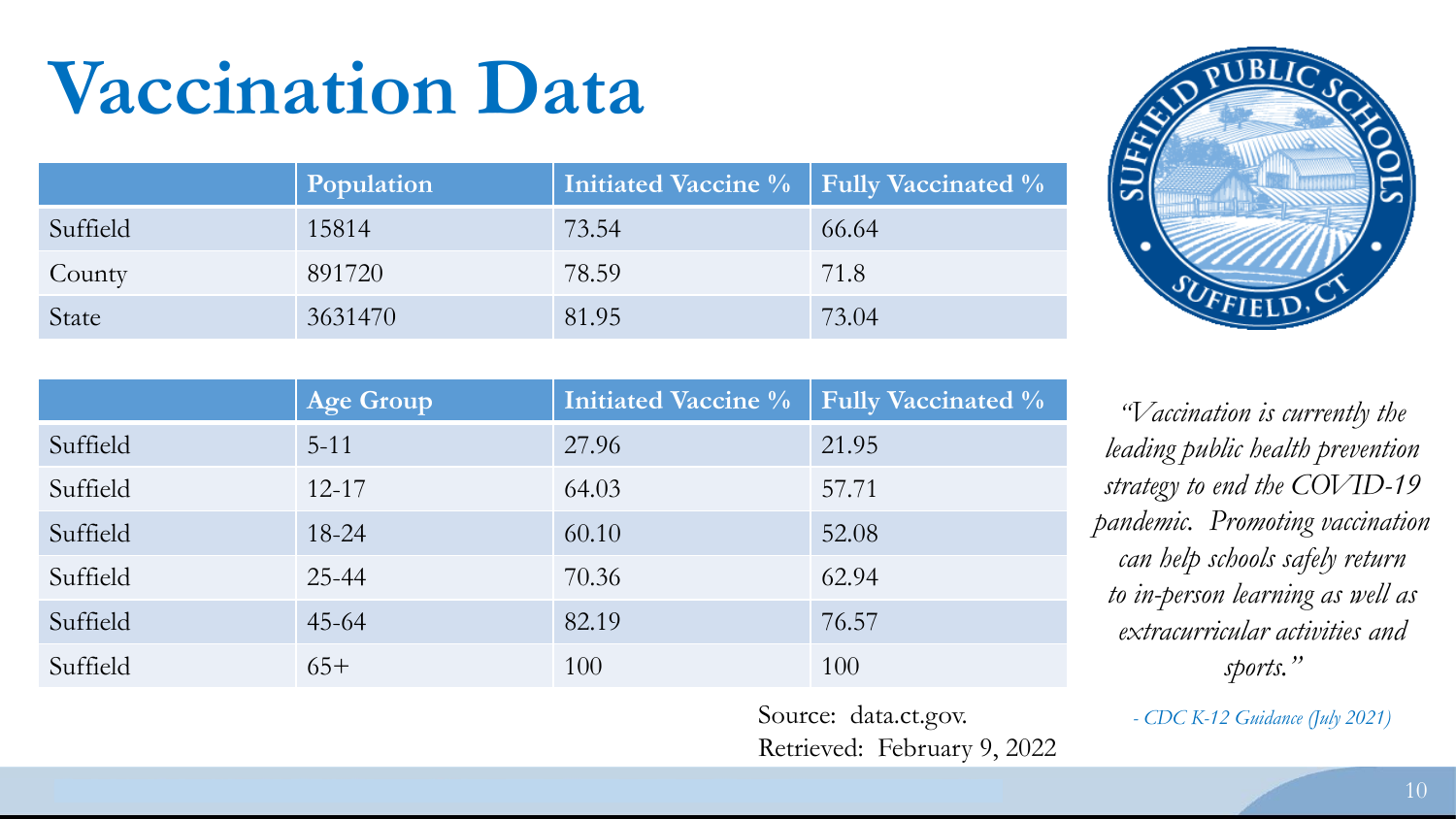### **Layered Prevention Strategies Phase I: As of February 28, 2022**

#### **Social Distancing**

- Provide additional space between desks and seating
- Discontinue meeting spaces and small group work
- Increase social distance in cafeterias by using classrooms and auxiliary cafeteria spaces
- Minimize classroom movement to greatest extent possible

#### **Contact Tracing and Communication**

- Provide parent notifications to entire classrooms with positive cases
- District notification if clusters are identified

#### **Cohorts**

• No changes to current procedures

#### **Vaccinations**

**Isolation and Quarantine Protocols (updated December 31, 2021) Mask-wearing**

- **Utilization of masks will be OPTIONAL in schools**
- **Universal masking required on busses (Federal Regulation)**

#### **Hygiene Protocols**

**Ventilation and Cleaning**

**Expanded COVID-19 Testing Availability (Monday and Thursday)**



*"90 plus percent of our folks have had some level of immunity. That makes an enormous difference for our schools, that makes an enormous difference for our broader community. That's why I think now is the time for us to say, statewide mask mandate is no longer at our level, each and every mayor, each and every superintendent can make that call for themselves."*

Lamont (2022, February 7)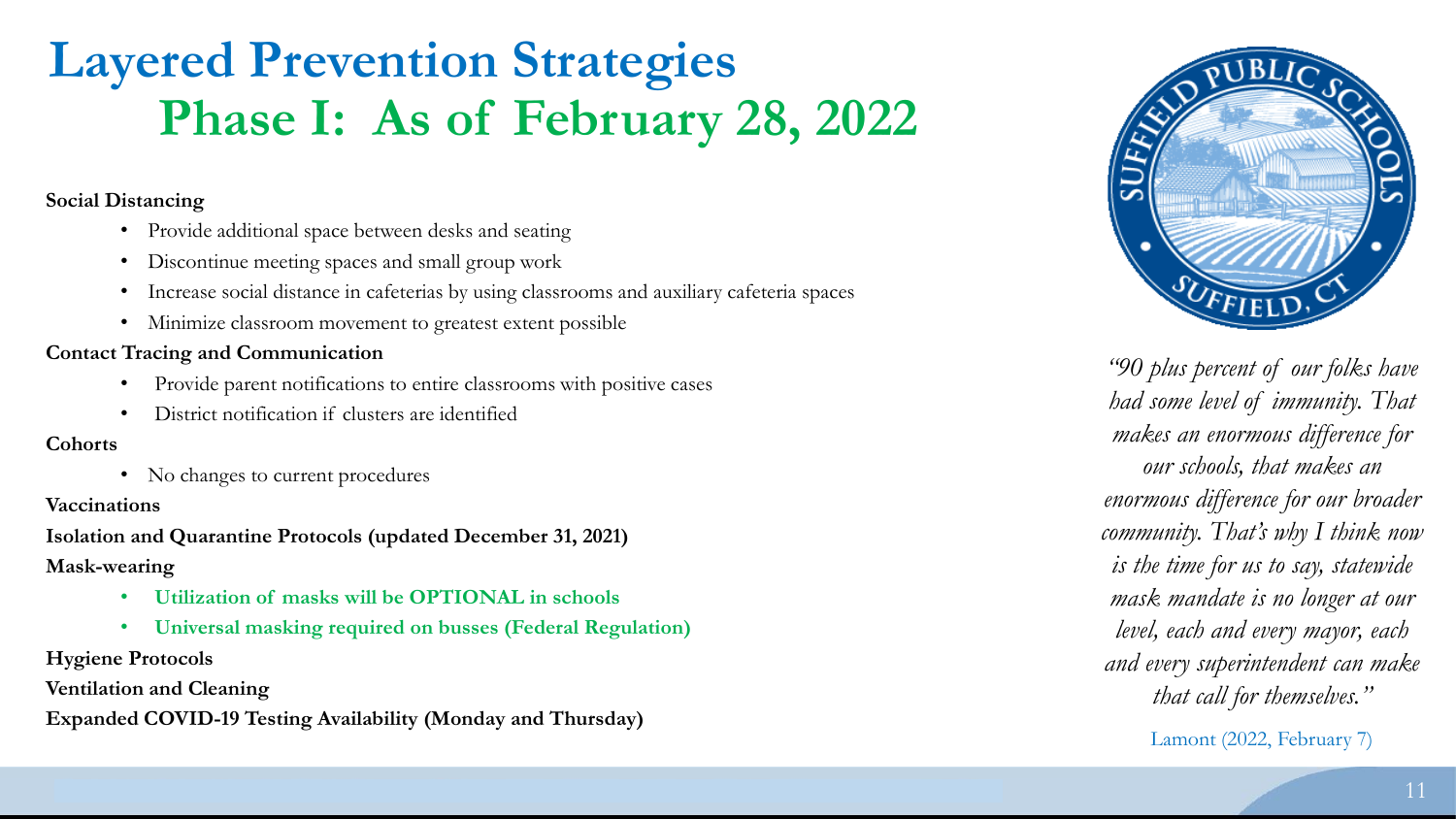### **Layered Prevention Strategies Phase II: Potential to Begin mid-March**

#### **Social Distancing**

To the greatest extent possible

#### **Contact Tracing**

• No changes to current procedures

#### **Cohorts**

• No changes to current procedures

#### **Vaccinations**

#### **Quarantine Protocols**

No changes to current procedures

#### **Mask-wearing**

- **Utilization of masks will be OPTIONAL in schools**
- **Universal masking required on busses (Federal Regulation)**

#### **Reinforcing Good Hygiene**

• No changes to current procedures

#### **Ventilation and Cleaning**

• No changes to current procedures

#### **COVID-19 Testing Availability (Mondays only)**



*"90 plus percent of our folks have had some level of immunity. That makes an enormous difference for our schools, that makes an enormous difference for our broader community. That's why I think now is the time for us to say, statewide mask mandate is no longer at our level, each and every mayor, each and every superintendent can make that call for themselves."*

Lamont (2022, February 7)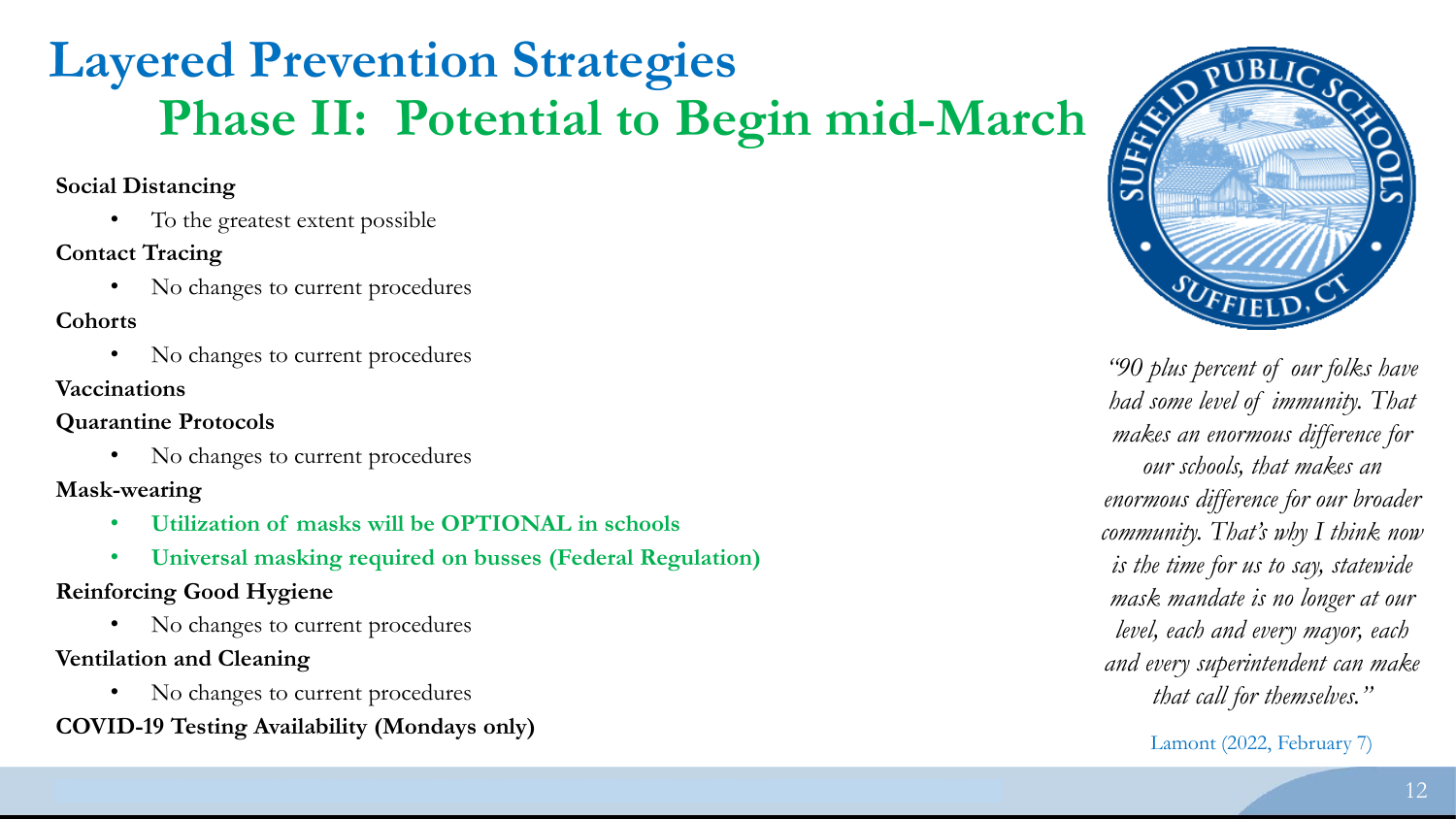### **Student/Staff Isolation Protocol**

- Students/Staff with any COVID-19 Symptoms
	- Isolate at home.
	- Test for COVID-19 (either self-test or at a testing site).
	- If test result is negative, return to activities when fever-free for at least 24 hrs. and other symptoms are significantly improved.
	- If test result is positive, isolate for at least 5 days, return to activities on day 6 or later when fever-free for at least 24 hrs. and other symptoms are significantly improved.
	- Facemasks recommended at all times when around others for an additional 5 days (i.e., through day 10). This will be on the honor system (Personal Responsibility).



"Isolation relates to behavior after a confirmed infection. Quarantine refers to the time following exposure to the virus or close contact with someone known to have COVID-19."

*Centers for Disease Control and Prevention (December 29, 2021)*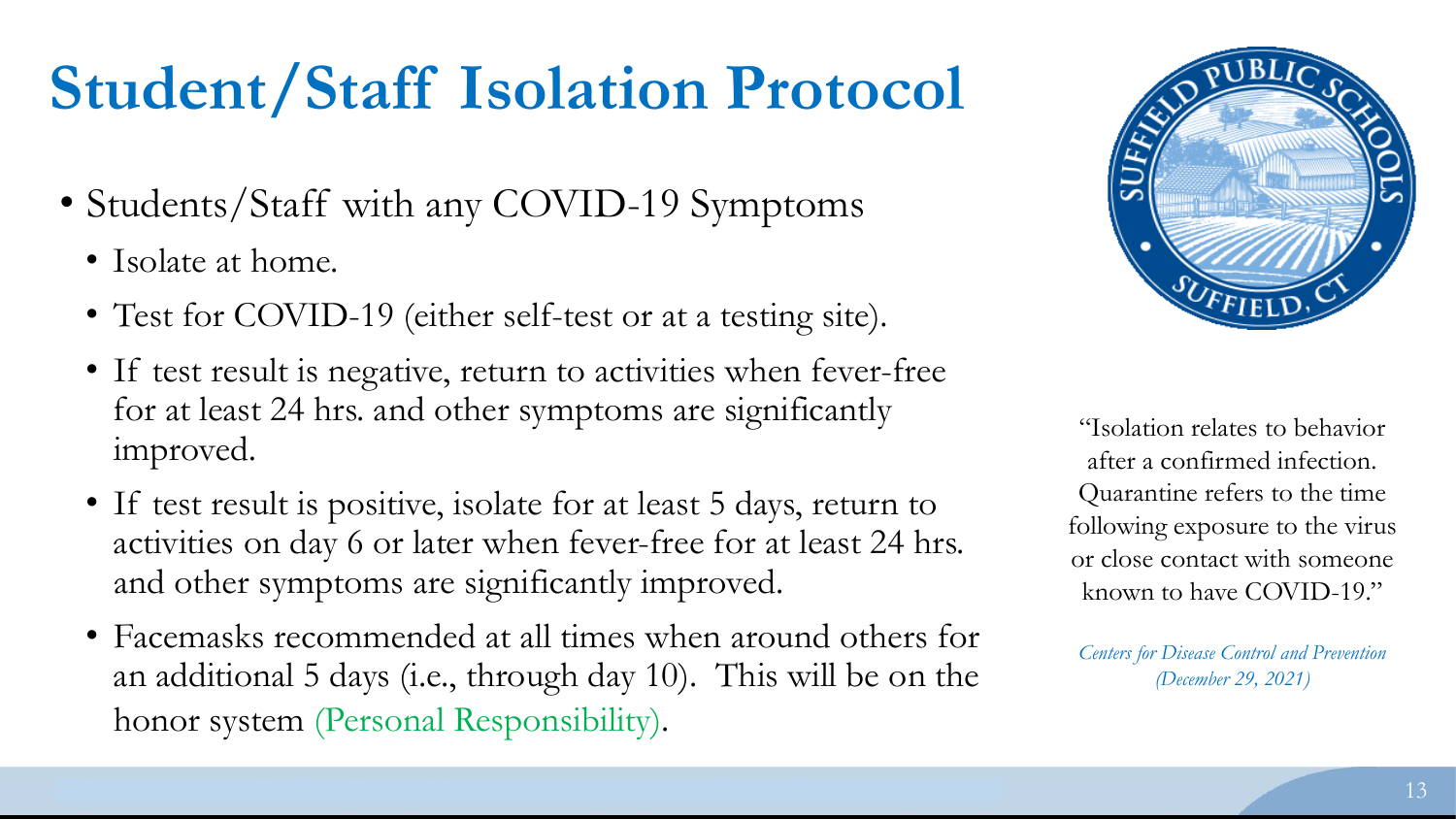### **Student/Staff Quarantine Protocols**

**Asymptomatic Exposure (Vaccinated)**

- Continue with in-person learning/teaching
- Test for COVID-19 after Day 5
- Consider quarantining for non-school related activities
- **Facemasks Recommended** for 10 Days (Personal Responsibility)

### **Asymptomatic Exposure (Partially Vaccinated or Unvaccinated)**

- 5 Day Quarantine and return to school on Day 6;
- Test for COVID-19 after Day 5
- Student Screen and Stay Remains an Option
- **Facemasks Recommended** for 10 Days (Personal Responsibility)



"Isolation relates to behavior after a confirmed infection. Quarantine refers to the time following exposure to the virus or close contact with someone known to have COVID-19."

*Centers for Disease Control and Prevention (December 29, 2021)*